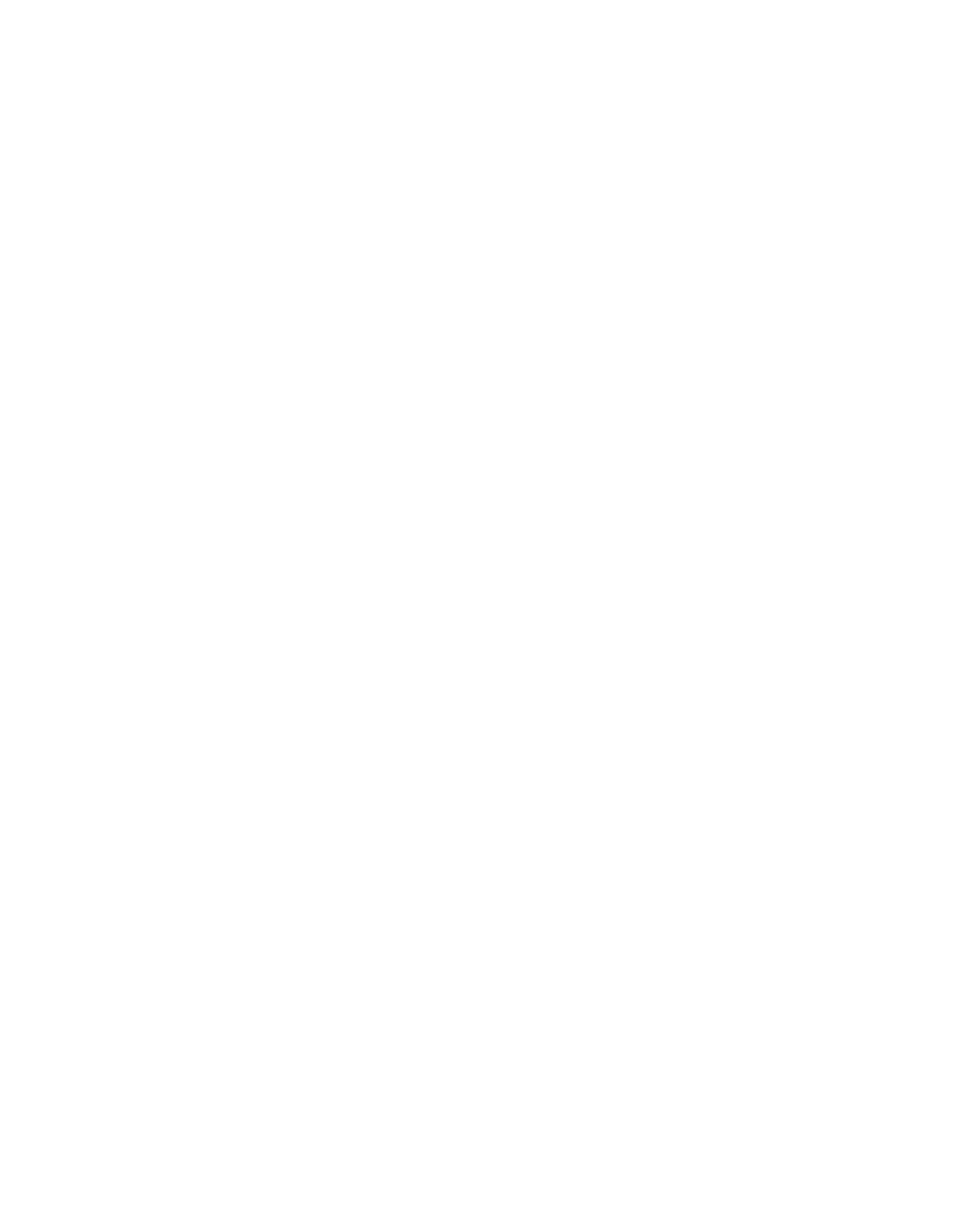## TABLE OF CONTENTS

 $\label{eq:2.1} \mathcal{F} = \mathcal{F} \left( \mathcal{F} \right) \otimes \mathcal{F} \left( \mathcal{F} \right)$ 

 $\mathcal{L}^{\text{max}}_{\text{max}}$  ,  $\mathcal{L}^{\text{max}}_{\text{max}}$ 

| I.   |    |                                                                    |                                                           |  |
|------|----|--------------------------------------------------------------------|-----------------------------------------------------------|--|
| II.  |    |                                                                    |                                                           |  |
|      | Α. | Rambus Has Established That The Commission Should Stay Its Order 2 |                                                           |  |
|      | В. |                                                                    |                                                           |  |
|      |    | 1.                                                                 | An Escrow Arrangement Will Not Prevent Rambus From        |  |
|      |    | 2.                                                                 | Complaint Counsel's Proposed Escrow Arrangement Would, In |  |
| III. |    |                                                                    |                                                           |  |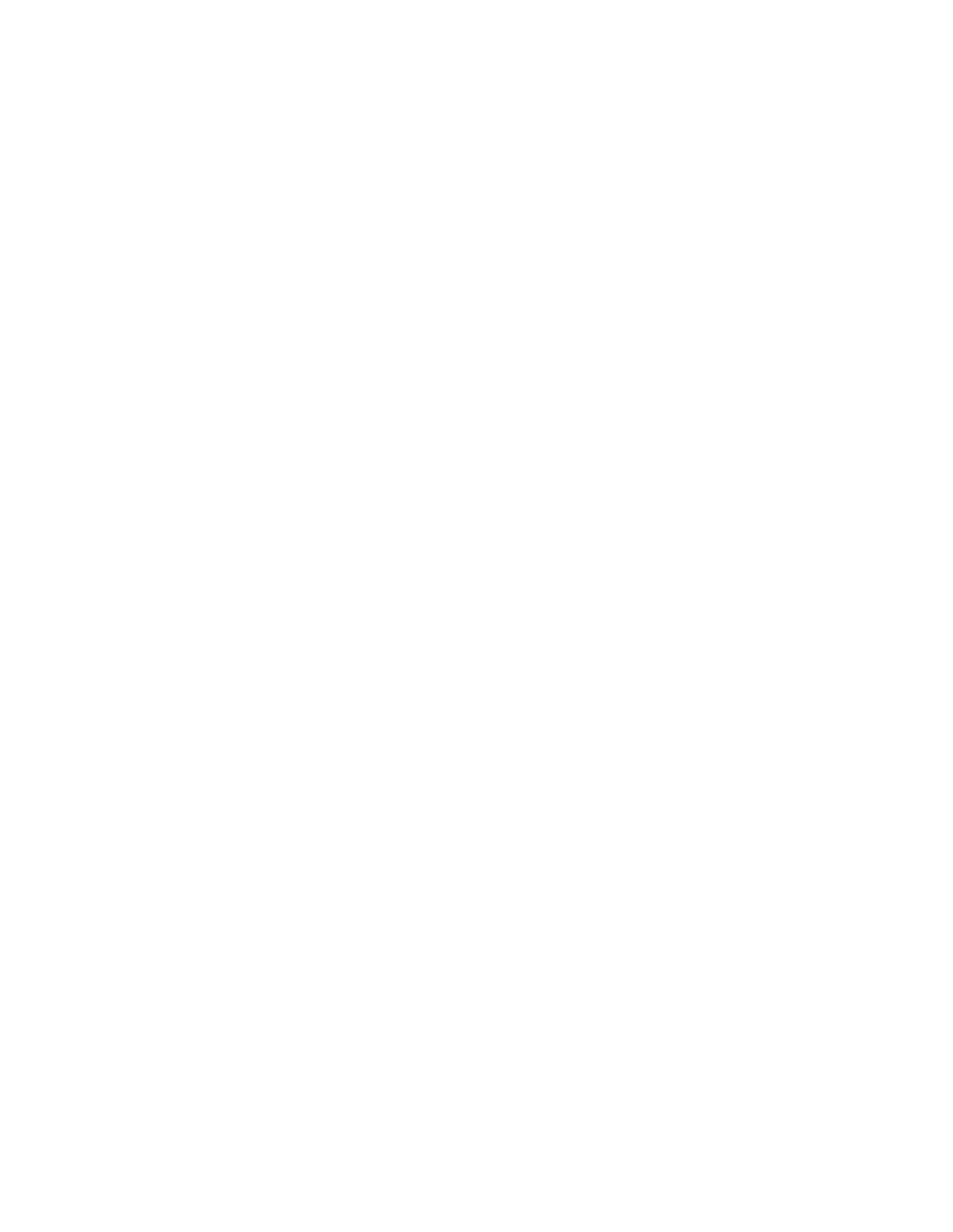## I. **INTRODUCTION**

In its Motion for Stay of Order Pending Appeal ("Motion for Stay"), respondent Rambus Inc. ("Rambus") sought a full stay of the Commission's February 2, 2007, Final Order ("Order"), pursuant to 16 C.F.R.  $\S$  3.56, until the final disposition of its appeals in federal courts. Complaint Counsel's Opposition ("CC Opp.") largely ignores the points made in Rambus's Motion for Stay, which demonstrate that the Commission should stay the Order.

Complaint Counsel' s Opposition is based almost entirely on a single, fundamental misapprehension: that Rambus is poised to collect, pending appeal, enormous royalties from the use of Rambus's patented technologies in DDR2 devices. See CC Opp. 3  $\&$ Attach. A. This premise is erroneous. At the present time, 70% or more of DDR2 production is unlicensed and results in no royalty income to Rambus. Four of the six largest manufacturers of DDR2 chips (Samsung, Hynix, Micron, and Nanya) are engaged in litigation with Rambus that shows no sign of abating. Hynix continues to infringe Rambus's patents even though a federal jury  $-$  almost one full year ago  $-$  rejected Hynix's invalidity arguments and found that its DDR2 devices infringed Rambus's patents. Complaint Counsel's interpretation of the Commission's Order and opinion on remedy rewards past infringers, contrary to law and logic. In short, and as Rambus demonstrated in its Motion to Dismiss, the Commission's order creates a clear and immediate threat to the "lifeblood" of Rarbus, and both the facts and the law support a full stay of the Commission's order.

Alhough a full stay remains the proper course, and the only course that would not entail irreparable harm to Rambus, Complaint Counsel propose a partial stay of the Order, combined with an escrow arangement that would create more problems than it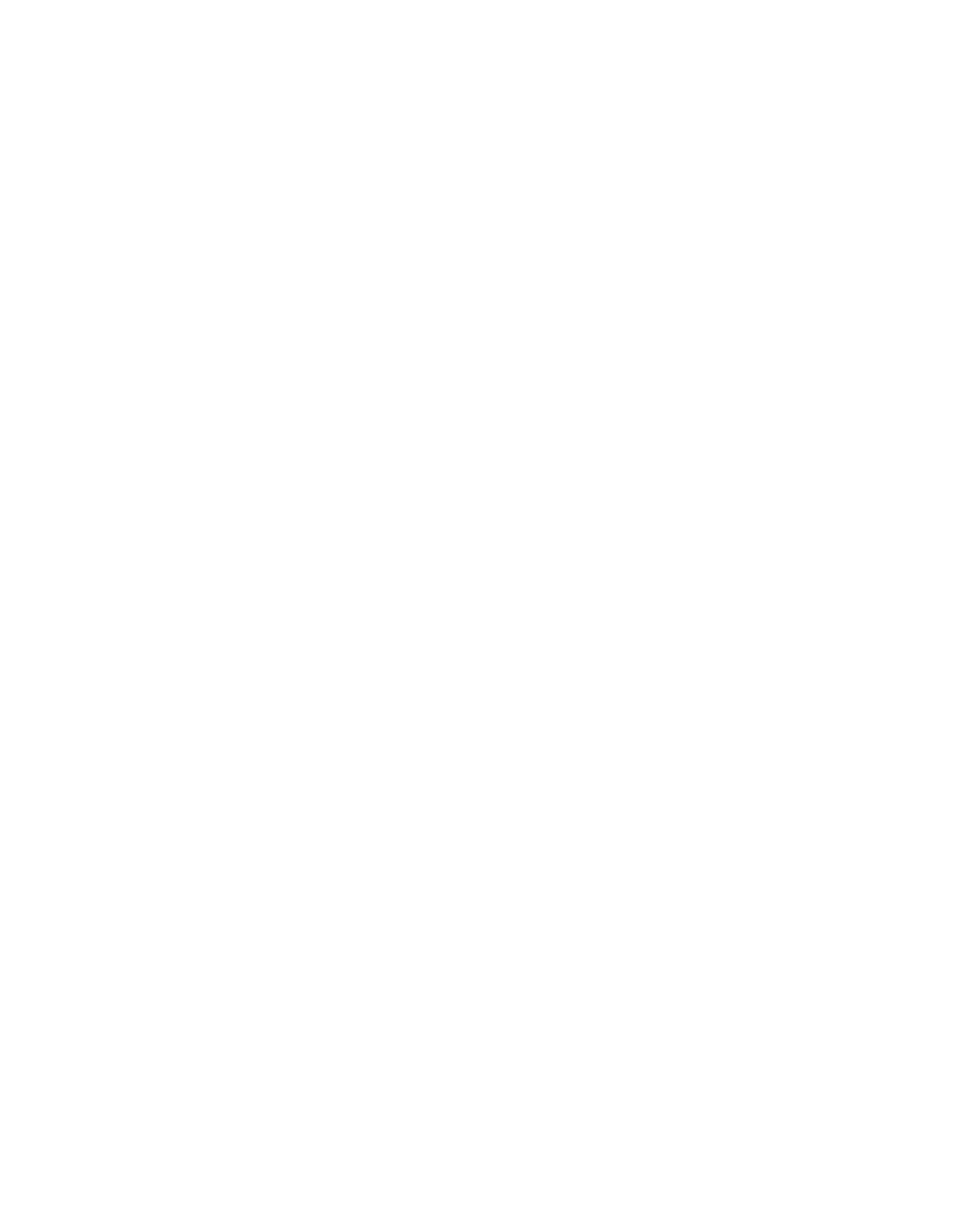If, pending appeal, Rambus cannot collect the royalties to which it would otherwise be entitled should the Order be reversed, its lifeblood will be materially reduced in ways that cannot later be repaired. Rambus is a public company that relies on sustained positive cash flow from royalty income (for use of its technologies) to support such things as its on-going core research and development efforts and employee salaries. Any reduction in royalty income will force Rambus to alter its business operations in ways that can never be undone, even if all royalties are later recovered. The serious financial problems created by even a temporary constriction of cash flow would be exacerbated if the Order were construed, as Complaint Counsel suggest, to prevent Rambus from seeking to collect royalties and damages in excess of MAR rates for the period *before* the Order becomes final. See CC Resp. PFR 3-5; cf. Rambus's Pet. for Reconsideration (Rambus PFR) 2-

Further, Complaint Counsel's proposed partial stay and escrow arrangement would not protect Rambus's goodwill. If accepted, that proposal would require disruption of the existing relationships between Rambus and its licensees, as they struggle to work out new payment arrangements. The damage done by such disruptions would not disappear, and is likely to grow still worse if the Commission's decision is reversed on appeal. Additionally, Complaint Counsel's partial stay would in no way ameliorate the irreparable harm to Rambus from the loss of the right to exclude others from using its patented technology during the pendency of the appeal.

 $2$  These harms could be avoided by a complete stay of Paragraphs IV, V.A., VI, and VII of the Order, without any provision of an escrow arrangement. A stay limited to those sections would enable those portions of the Order that concern Rambus's continued paricipation in standard setting organizations to become effective promptly.